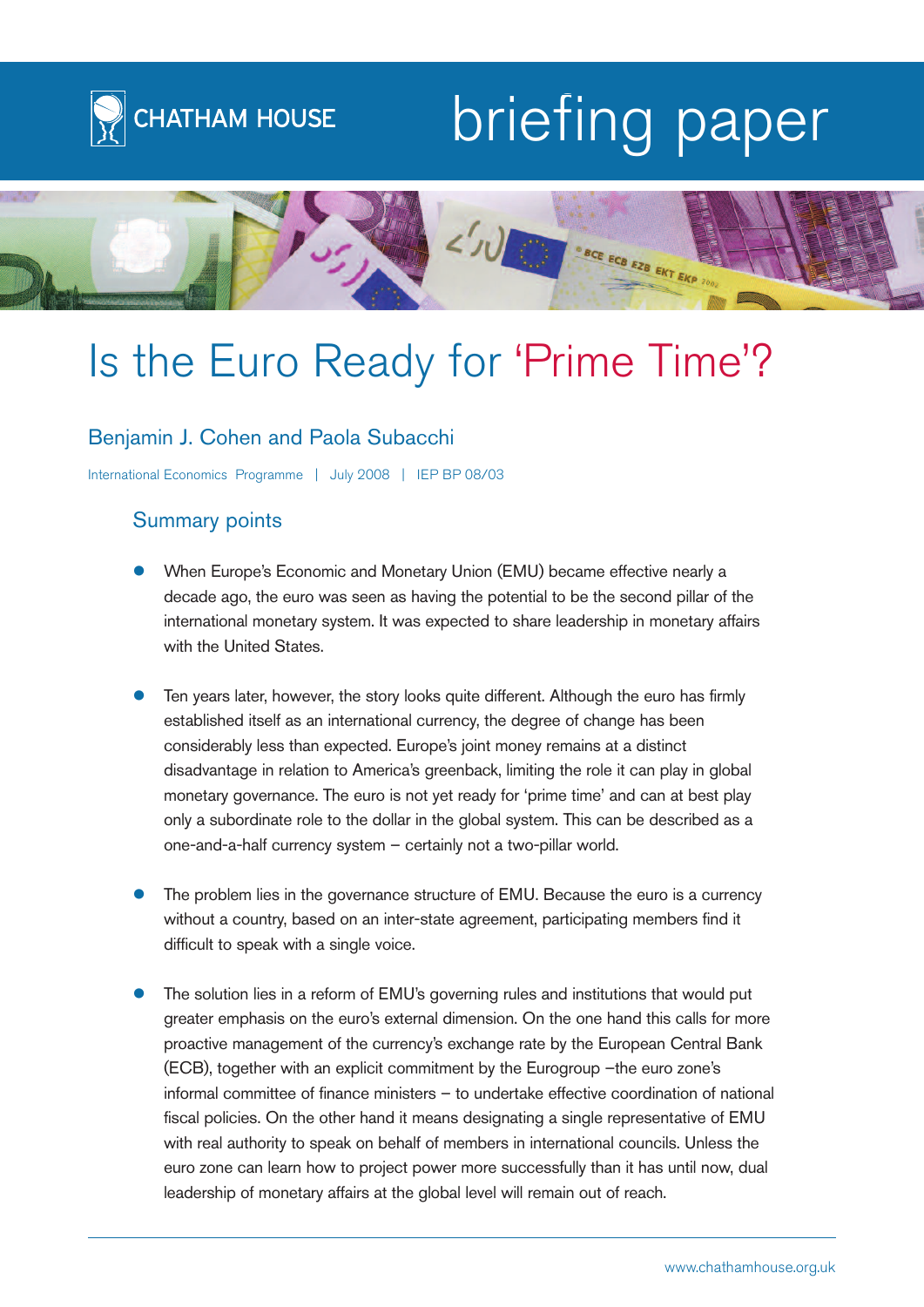## Introduction

Even before Europe's Economic and Monetary Union came into existence in January 1999, a brilliant future was predicted for the euro as an international currency. At last, many argued, the EU would have a currency that could challenge the global dominance of the US dollar. Typical was the confident assertion of two prominent European economists, Daniel Gros and Niels Thygesen (1998: 373) that 'the most visible effect of EMU at the global level will be the emergence of a second global currency'. The conventional wisdom was clear. Leadership in monetary affairs would no longer be the privilege of the United States alone. The currency system would now rest on two pillars, not one.

Reality, however, has turned out to be quite different. There is no doubt that the system has changed. The euro has firmly established itself as an international currency, smoothly taking its place as successor to Germany's old Deutschmark, which had already attained a rank second only to the dollar. The euro zone has grown from eleven members to fifteen, with one more (Slovakia) due to enter in January 2009, and as many as a dozen or more set to join in the future. Yet the degree of change has been considerably less than expected. Euro enthusiasts assumed that once the tilt began, a new two-currency system would naturally emerge. But this was based on a fundamental misunderstanding of the nature of monetary power. In fact, the tilt has been braked by structural constraints on Europe's ability to project power in monetary affairs. EMU is largely a passive participant in global payments developments and remains a weak force in monetary diplomacy.

This paper argues that the euro is not yet ready for 'prime time' and currently can at best play only a subordinate role to the dollar in the global system. This can be described as a one-and-a-half currency system – certainly not a two-pillar world. The paper addresses two critical questions. First, just how has the global system been changed by the arrival of the euro? Second, what can Europe do to overcome the euro's disadvantages and thus enhance its role as the second pillar of the system? The main imperative is to improve EMU's

ability to project power effectively. Dual leadership at the global level is not out of reach but will require determined reform of EMU's governance structure.

# One-and-a-half currencies

Predictions about the euro's brilliant future were not misguided. From the start, the euro clearly enjoyed many of the attributes necessary for competitive success as an international currency, including a large economic base, unquestioned political stability and an enviably low rate of inflation, all backed by a joint monetary authority, the European Central Bank, that was fully committed to preserving confidence in the currency's future value. Moreover, there was every reason to believe that sooner or later the global position of the dollar would weaken, owing to the United States' persistent payments deficits. Surely it was only a matter of time before the balance of monetary power across the Atlantic would tilt significantly in Europe's direction. But this was based on a fundamental misunderstanding of the nature of power in monetary affairs. In fact, capabilities in the broader currency system have changed much less than anticipated.

#### Monetary power

Briefly summarizing an argument that has been developed at greater length elsewhere (Cohen 2006), this paper suggests that international monetary power may be understood to comprise two critical dimensions: autonomy and influence. More familiar is the dimension of *influence*, defined as the ability to shape events or outcomes. An actor, in this sense, is powerful to the extent that it can effectively pressure or coerce others; in short, to the extent that it can exercise leverage. As a dimension of power, influence is the essential *sine qua non* of systemic leadership. The second dimension, autonomy, corresponds to the dictionary definition of power as a capacity for action. An actor is also powerful to the extent that it is able to exercise operational independence – to act freely, insulated from outside pressure. In this sense, power does not mean influencing others; rather, it means not allowing others to influence you.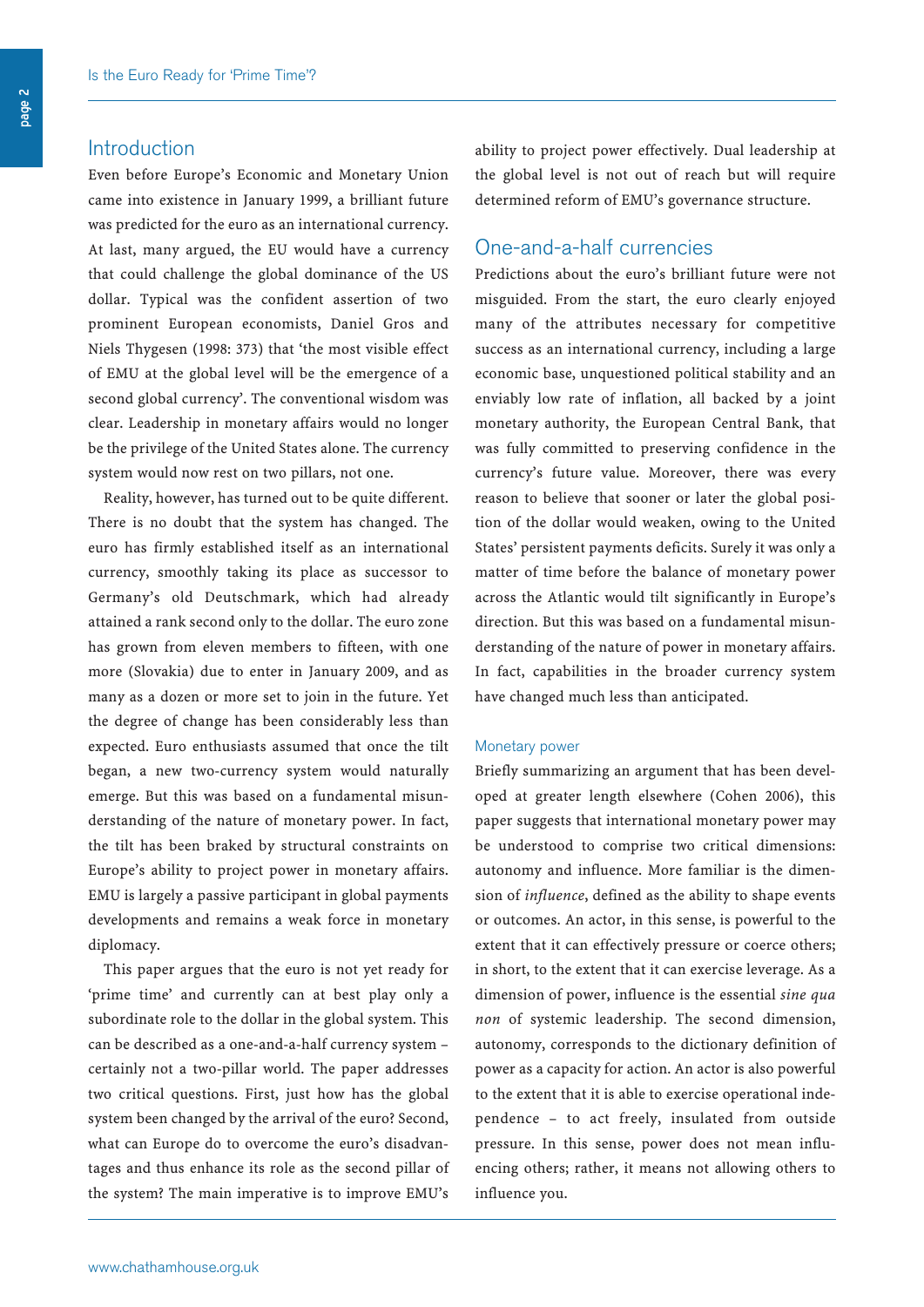The distinction between the two dimensions of power is critical. Logically, power begins with autonomy. Influence is best thought of as functionally derivative – inconceivable in practical terms without first attaining and sustaining a relatively high degree of operational independence. First and foremost, an actor must be free to pursue its goals without external constraint. Only then will it be in a position, *in addition*, to exercise authority elsewhere. But influence does not flow automatically from autonomy. The actor must also be in a position to *actualize* its potential leverage – in practical terms, to translate passive autonomy into effective control. To aspire to a leadership role, an actor must have both the will and the ability to project its power onto others.

Herein lies the problem for the euro. EMU may have succeeded in augmenting Europe's autonomy in currency affairs, albeit by less than might be thought. But it has yet to endow its members with enough direct influence to match the degree of leverage traditionally exercised by the United States.

#### Greater autonomy ...

That there has been a gain of autonomy is without question. With one joint currency replacing a plethora of national currencies, EMU's members no longer have to fear the risk of exchange-rate disturbances inside Europe. In the words of the European Commission (2008: 4): 'The exchange rate realignments that periodically traumatised the European economies have become a thing of the past.' For a continent long plagued by currency instability, that is no small accomplishment. Moreover, with the now widespread acceptability of the euro, EMU countries have come to enjoy a much improved international liquidity position. Deficits that previously had required foreign exchange may now be financed with Europe's own money. Operational independence plainly is greater than it was before.

The gain should not be exaggerated, however. In some respects considerable vulnerability remains, particularly in relation to the world outside Europe. The euro zone is largely a passive participant in global

payments developments, leaving members critically exposed to fluctuations of the euro's exchange rate *visà-vis* the dollar and other major currencies. Indeed, to date, the bloc has been something of a bystander, more reactive than active. For the ECB, the highest priority has been to establish its own credentials as a fighter for monetary stability, consistent with its narrowly drawn mandate under the Maastricht Treaty, EMU's founding document. Policy has been targeted almost exclusively at the domestic price level. The balance of payments and exchange rate have been left largely to their own devices.

The euro has been favoured<br>by currency traders because of by currency traders because of policy failures on the US side, not because of relative productivity improvements or brighter growth prospects in Europe<sup>9</sup>

A near doubling of the euro's value relative to the dollar since its lows in 2000–01 has been a source of satisfaction, including to the ECB which initially had worried about the effect of the currency's early depreciation on the credibility of Europe's grand monetary experiment. Many people in Europe have experienced a surge of pride as their currency has left the greenback in its wake. But there is also an obvious downside – the dampening effect that an increasingly expensive euro could have on trade competitiveness. Particularly distressing is the knowledge that the appreciation has more to do with dollar weakness than with euro strength. The euro has been favoured by currency traders because of policy failures on the US side, not because of relative productivity improvements or brighter growth prospects in Europe.

Yet except for one brief episode in the autumn of 2000, the ECB has studiously avoided any manner of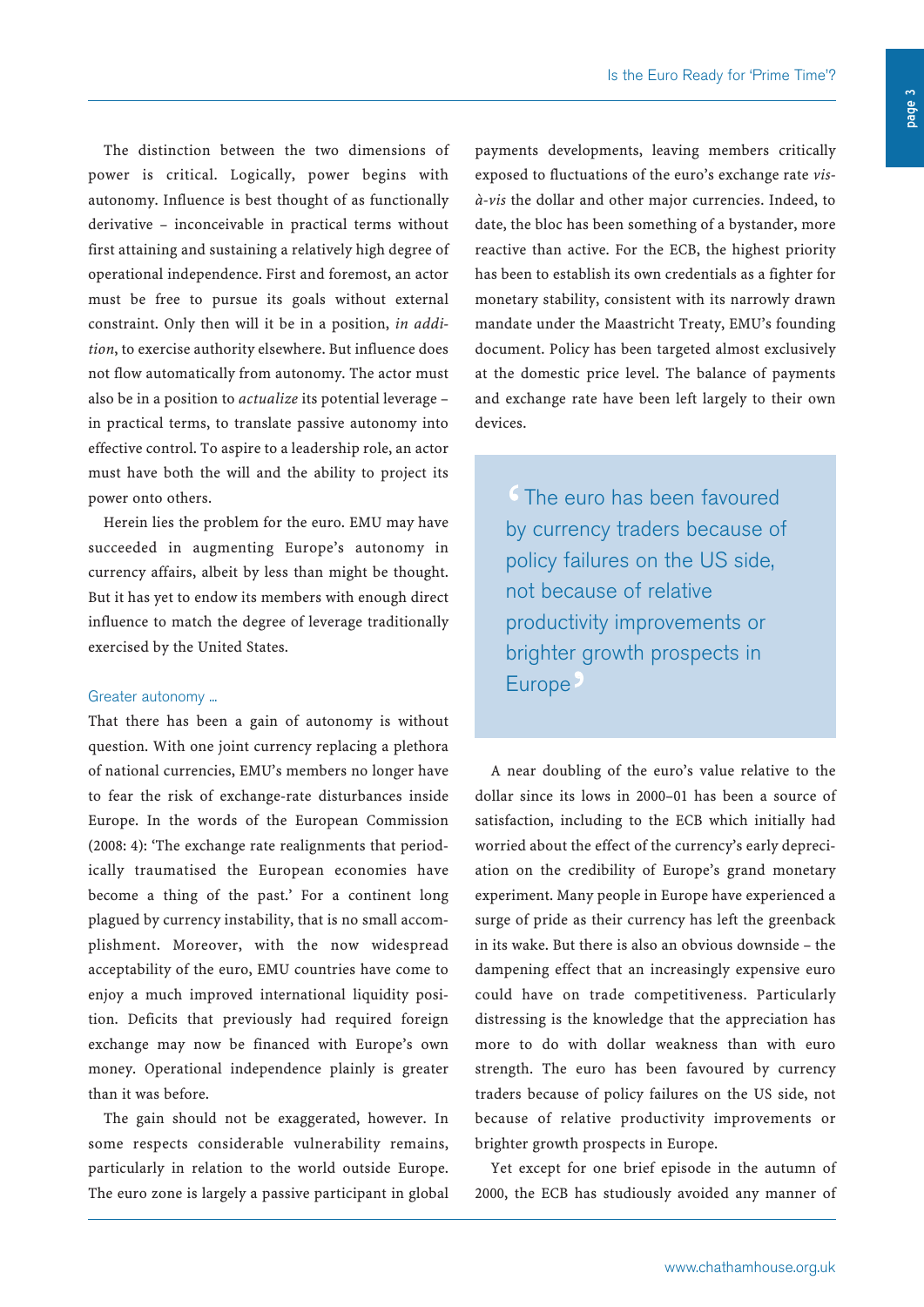direct intervention in the foreign-exchange market. The bank's management knows that any attempt to reverse the rise abroad, via sales of newly issued euros, would simply undermine the battle against inflation at home. In practice, the euro zone can do little but remain a passive witness to its currency's appreciation. Overall the bloc's gain of autonomy, while undeniable, remains slighter than many had hoped.

#### ... but not greater influence

But that is not the heart of the problem. The issue is not the scale of the gain of autonomy, but what the governments of Europe have been able to do with it. Slight or not, greater autonomy has not been translated into more effective influence. Though freer now to pursue internal objectives without outside constraint, the euro zone has yet to actualize its potential for overt leverage over others.

In principle, currency unification should have been expected to enable Europe's governments to play a much larger role in monetary affairs. Joined together in EMU, European states would surely have more bargaining power in inter-state negotiations than they would had each continued to act on its own. Europe's voice would be amplified on a wide range of issues, from policy coordination or crisis management to reform of the international financial architecture. Power would be more effectively exercised in a purposive manner.

In practice, however, Europe's voice has remained muted. A comparison with the United States is telling. Even without the participation of Britain and some other EU countries, the euro zone constitutes one of the largest economic units in the world, rivalling the US in terms of output, population and share of foreign trade. Yet despite the dollar's recent tribulations, Washington still speaks with a much louder voice in global forums such as the International Monetary Fund (IMF) or Group of Seven (G-7). As the European Commission (2008: 11) unhappily acknowledges, Europe 'still punches below its economic weight in international fora'. EMU has proved no match for the US heavyweight.

The reason is evident and lies in EMU's governance structure – the constellation of rules and institutions that constitute the framework for euro-zone economic policy. Under the terms established by the Maastricht Treaty, no one knows who, precisely, speaks for EMU. No single body is formally designated to represent the group in international discussions. As a result, Europe is at a permanent disadvantage in any effort to exert influence. EMU, laments euro enthusiast Fred Bergsten (2005: 33), 'still speaks with a multiplicity, even a cacophony, of voices .... Hence it dissipates much of the potential for realizing a key international role.'

The result is a lack of coherence that saps much of the authority that the euro zone might otherwise be expected to exercise. Informally, efforts have been made to address the problem through tactical cooperation among the group's members on an ad hoc basis. But in the absence of a strategic commitment to achieve and defend common positions, backed by genuine political agreement, such actions are bound to lack impact. As one senior official of the European Commission concedes, speaking anonymously: 'We're a political dwarf and an economic giant.' Without significant change, the euro area will remain condemned to lasting second-class status.

### What can Europe do?

The problem for Europe lies in the fundamental mismatch between the domain of EMU and the jurisdictions of its member governments. The euro is a currency without a country – the product of an interstate agreement; not, like the dollar, the expression of a single sovereign power. Hence the euro zone's capacity to project power is structurally constrained. It is difficult to become a major player when speaking with many voices. The solution, therefore, lies in reform of EMU's governance structure.

#### Institutional framework and governance

Addressing EMU's structure of governance is critical because of the institutional complexity of a monetary union established by a group of states that retain their sovereignty in most economic matters other than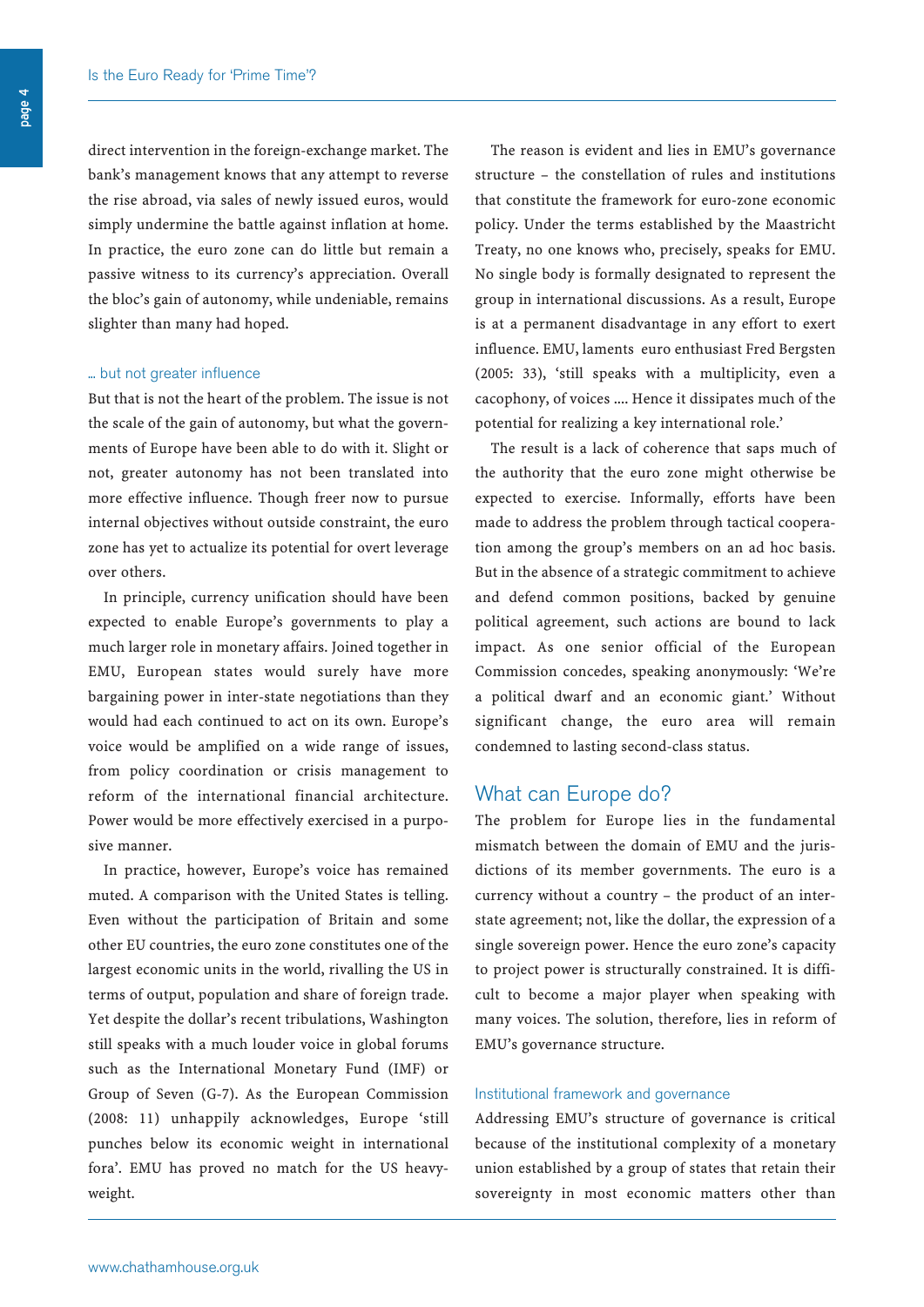monetary policy. In EMU, governance broadly covers four policy areas – monetary policy, fiscal policy, market structure and exchange rates – all aiming at the same goals of economic growth and employment. Not all policy areas, however, are addressed at all levels of policy-making. Monetary policy is a matter for the ECB while fiscal policy and strategic exchange-rate policy remain in the hands of EMU member states. The locus of responsibility for the external value of the euro is divided ambiguously.

When EMU was established the focus was placed single-mindedly on EMU's internal conditions. The development of the euro as an international currency was not identified as an explicit policy goal. In the words of the ECB (2008: 96): 'From a policy perspective, the Eurosystem has adopted a neutral stance on the international use of its currency. It does not pursue the internationalisation of the euro as a policy goal.' Even during the recent credit crisis Jean-Claude Trichet, the ECB's president, maintained that price stability was the ECB's sole priority, reinforcing the bank's inflationfighting credentials. The ECB, he declared, would not bow to political pressures to ease monetary policy in order to promote economic growth.

The ECB has played the 'confidence game' well and has successfully established a track record of preserving market confidence in the value and usability of the euro zone's money. After ten years, however, it is becoming clear that a single-minded focus on internal conditions is no longer enough if Europe is to be able to project power in monetary affairs commensurate with the growing international role of the euro (Cohen 2008; Subacchi et al. 2008). Sound domestic policy and a credible central bank are obviously necessary for the successful exercise of monetary influence. But they are clearly not sufficient. Closer attention should also be paid both to the euro exchange rate and to the role of the euro zone in international monetary forums.

#### Exchange rates

Given the strengthening of the euro's external value since 2001, coupled with the persistently weak performance of the euro area's real economy, it is hardly surprising that the exchange-rate issue has by now become central to EMU policy discussions. The question for policy-makers is whether exchange-rate management and coordinated currency interventions should play a more prominent role in the euro zone's macro-policy toolkit.

Modern economic theory contends that a flexible exchange rate – where a currency's value is allowed to fluctuate according to the foreign-exchange market – is best understood as a forward-looking asset price determined at a level at which investors willingly hold a stock of a currency. This contrasts with the older view – no longer endorsed by most economists – that the exchange rate is determined by the flow demand and supply of foreign exchange. The exchange rate, accordingly, may be assumed to depend on expectations over future events rather than just on what is happening in the present or has happened in the past. <sup>2</sup> Given this theoretical framework along with abundant empirical evidence, direct intervention in currency markets can be expected to have little scope and effect. It may also risk sending the wrong signals to the markets and setting unmanageable expectations. Central banks can still play a useful role, but mainly by helping market actors to locate long-term equilibrium through signalling future changes in monetary policy and/or changing the relative supplies of different assets.

In the case of EMU, this suggests that the ECB should use its accumulated credibility to engage more proactively with the markets on the euro's exchange rate. In practice, that would mean focusing on the currency's long-term equilibrium rate as well as on the short-term process of transition to equilibrium, to counter the frequent tendency of market players to extrapolate recent exchange-rate changes into the longer-trend future.

<sup>1</sup> This expression comes from Paul Krugman (1998: 24).

<sup>2</sup> Current account outcomes also depend on saving and investment, with income flows and exchange rates both determined simultaneously in a general equilibrium setting. For a discussion of exchange-rate economics see Williamson (2008).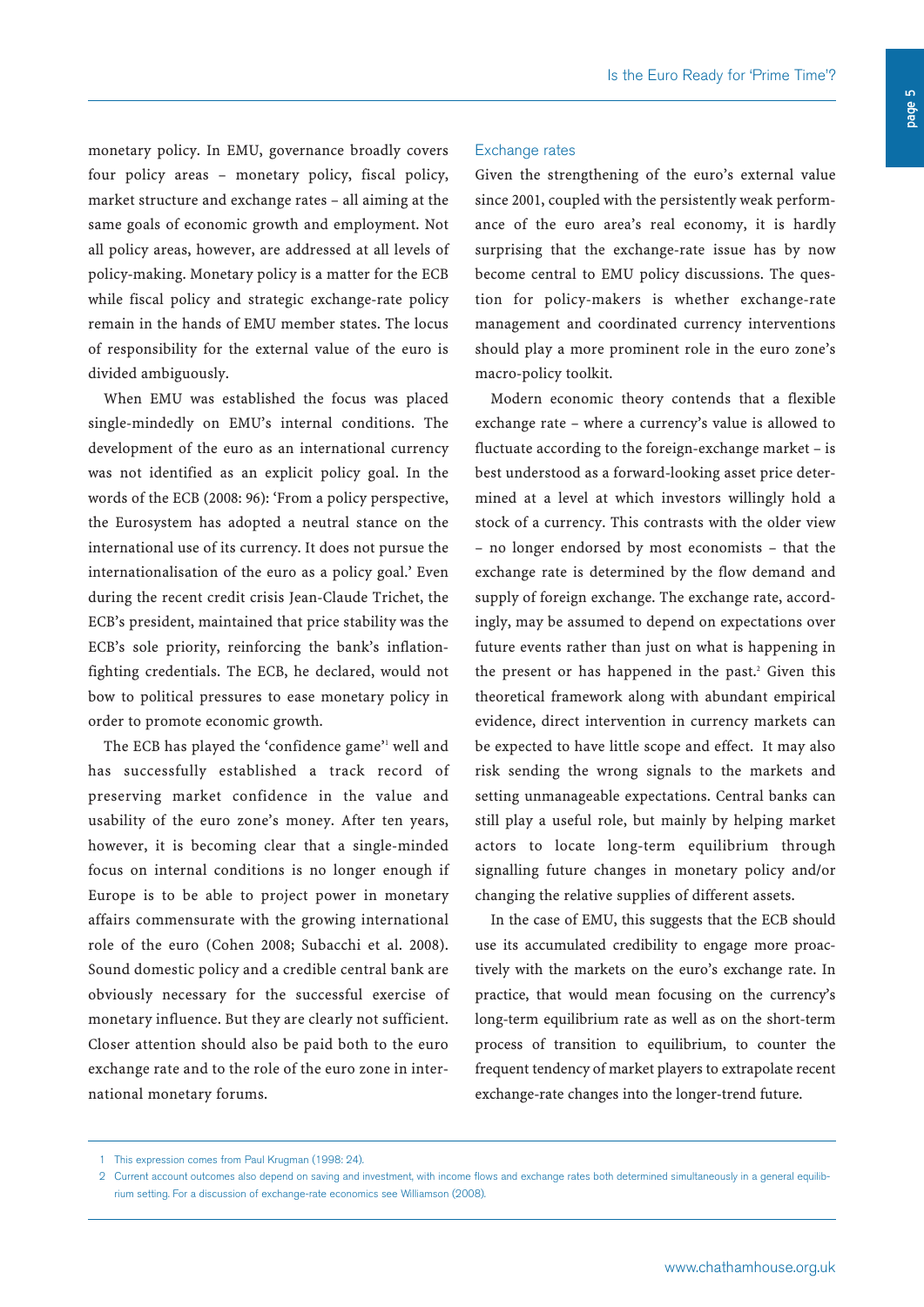Effective exchange-rate management will also require a concerted parallel effort by EMU's member governments. Monetary policy cannot carry the load alone. Equally important is the role of economic policies as exercised by individual states, which can have a significant impact not only on the euro's external value, but also on real rates of exchange within EMU. Empirical evidence clearly points to growing divergences of real exchange rates within the euro zone (Subacchi et al. 2008). At the root of these divergences are differences in national inflation rates. These are not only a function of cyclical positions, but are also determined by the shape of national institutions – above all, labour markets. Sound national policies aiming at strong productivity growth can help real exchange-rate readjustment for converging economies with a fixed nominal exchange rate, and therefore improve competitiveness. Better coordination and surveillance of policies, in turn, would ensure that separate national targets and instruments are consistent with each other and are integrated in a non-conflicting framework in order to avoid negative spillovers. This is one of the three pillars in the European Commission's policy agenda (2008: 8).

The function of coordination would be best undertaken by the Eurogroup which, according to the Commission (2008: 287), has become 'a key body in the present EMU's system of economic governance'. The main strength of the Eurogroup is its relatively small size and cohesiveness, which enables it to debate issues thoroughly and with candour. Currently, it is charged with the surveillance of public finances and macroeconomic developments. In addition, in recent years, it has increasingly discussed microeconomic issues relevant to the functioning of EMU. The Eurogroup could certainly play a bigger role in overseeing structural reforms and policy linkages among its members.

# Speaking with one voice?

Even with more effective exchange-rate management, however, the euro zone risks remaining a political dwarf on the global stage while it continues to speak, as it does now, with a cacophony of voices. The disadvantages of EMU's lack of coherence in international negotiations are by now well understood. In a report marking the ECB's tenth anniversary, the European Commission explicitly identified the consolidation of EMU's external representation as a policy target: 'To be able to speak with a more coherent voice in global fora, the euro area needs to consolidate its external representation … the time is ripe for launching this process of consolidation' (European Commission, 2008: 279).

One possibility mooted by the Commission as a 'long-term objective' would be the establishment of a single seat for all EMU members in such bodies as the IMF and G-7. Such a goal, however, is easier to enunciate than to implement, since member states that now occupy individual seats are unlikely to relinquish their privileged positions without a struggle. Given the diffuse scepticism and increasing disillusionment towards the European project that seem rampant across Europe today – well demonstrated by the Irish public's rejection of the Lisbon Treaty in a referendum in June 2008 – there is little appetite in Brussels for any move now that might seem to threaten such a key element of national sovereignty. Consolidation of representation in a single seat for the euro zone is simply not politically realistic in the current circumstances. More plausible is the possibility that a single EMU representative might be added to the EU's existing cast of characters, to speak specifically for the euro zone on matters of critical interest to its members.

Who might provide that representative? One possible candidate could conceivably be the ECB. As the euro zone's only truly collective institution, the ECB would in fact seem to be the most natural candidate to speak for EMU on global monetary issues. But that choice runs up against the tradition that in most such settings, countries are normally represented not by central banks but by finance ministers – officials with the political clout to speak for their respective governments. The ECB cannot claim that kind of authority. Indeed, it is difficult to imagine the elected governments of Europe ever delegating such a fundamental power to an institution that has been deliberately designed to be as free from political influence as possible.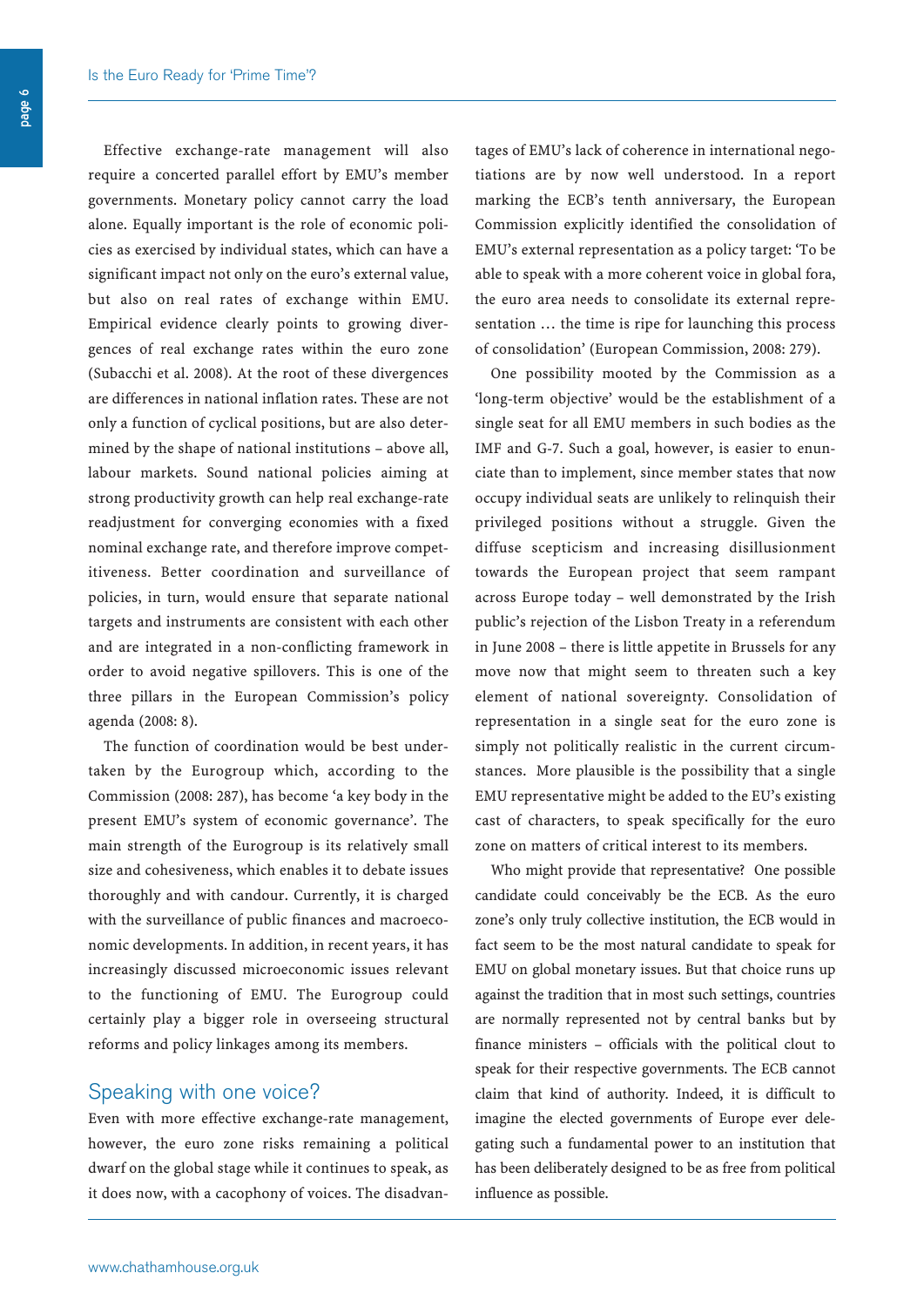The obvious alternative would be the Eurogroup, whose members do indeed have the necessary political clout. A start in this direction came in January 2005, with the creation of the position of Eurogroup president, now held by Jean-Claude Juncker of Luxembourg. Having improved the running of the Eurogroup's meetings, the president has come to play a key role in the economic governance of EMU and is now expected to represent and articulate the views of finance ministers in the relevant international forums. The president participates on a regular basis in G-7 finance ministers' meetings, albeit with no specified responsibilities. Likewise, when issues relating to the euro are discussed at the IMF, the president is invited to make a statement on behalf of all EMU members.

<sup>6</sup> The euro's external<br>representation and go representation and governance need to fit within a framework where member states pursue their own goals without conflicting with EMU's overall interests<sup>9</sup>

But this is only a start and clearly falls short of what is needed to fully transform EMU into a monetary heavyweight comparable to the United States. Because the Eurogroup remains an informal grouping within the EU, its president still lacks any sort of formal mandate to negotiate on behalf of EMU members. Worse, the president's ability to speak authoritatively for the euro zone extends only to issues on which the members are able to agree – which, of course, are usually the least controversial. The ruling principle within the Eurogroup is consensus, which effectively gives each member a potential veto. As a result, the president's voice can be easily muffled by policy differences among governments. Given EMU's present governance structure, a single official cannot ignore or override the preferences of diverse sovereign states.

Can the voice of the president be strengthened? Certainly it would help if the role of the Eurogroup were to be formally institutionalized within the EU's complex governance structure. Likewise, the president's legitimacy and credibility could be enhanced by the grant of an official mandate to represent EMU in all international organizations and forums. And of course there would be great benefit if the finance ministers of the Eurogroup could somehow be persuaded to look more often at the bigger picture, reflecting a genuine sense of community and common identity. However, herein lies a difficult balancing act – that is, between the interests of the euro area as whole and those of member states. The euro's external representation and governance need to fit within a framework where member states pursue their own goals without conflicting with EMU's overall interests.<sup>3</sup>

Eventually, however, some way must be found around the *de facto* veto currently available to EMU members. One possibility might be to make the Eurogroup's decision-making procedures more transparent, in the hope of reducing temptations for opportunistic behaviour. Another, taking the ECB's executive board as a model, might be to create a small inner council of no more than, say, six elected members who would be authorized to decide on policies after consultations with all EMU members. And a third possibility might be to introduce weighted majority voting in the Eurogroup, with appropriate safeguards for smaller states. With any of these options, there would be grounds for concern about a possible democratic deficit in the delegation of authority over potentially critical matters to such a small group of decision-makers – a concern that is often expressed with regard to the ECB. But hopefully such worries could be alleviated by suitable provisions for accountability. For example, the Eurogroup president might be required to report regularly to the European Parliament, while finance ministers would continue to

<sup>3</sup> On this see Pisani-Ferri et al. (2008).